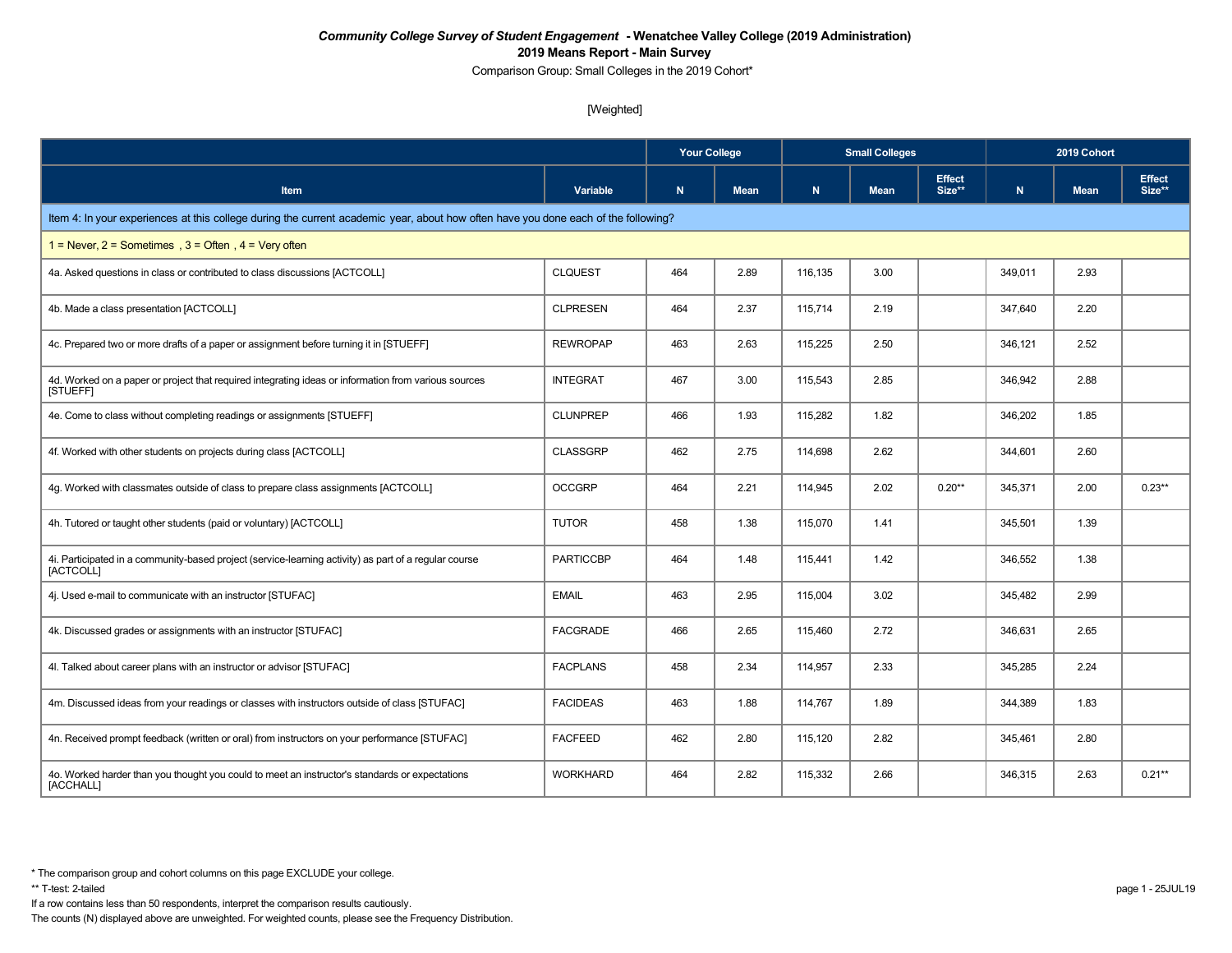Comparison Group: Small Colleges in the 2019 Cohort\*

### [Weighted]

|                                                                                                                                          |                    | <b>Your College</b> |             |         | <b>Small Colleges</b> |                         | 2019 Cohort |             |                         |  |  |
|------------------------------------------------------------------------------------------------------------------------------------------|--------------------|---------------------|-------------|---------|-----------------------|-------------------------|-------------|-------------|-------------------------|--|--|
| <b>Item</b>                                                                                                                              | Variable           | $\mathbf N$         | <b>Mean</b> | N       | <b>Mean</b>           | <b>Effect</b><br>Size** | N           | <b>Mean</b> | <b>Effect</b><br>Size** |  |  |
| Item 4: In your experiences at this college during the current academic year, about how often have you done each of the following?       |                    |                     |             |         |                       |                         |             |             |                         |  |  |
| 1 = Never, $2$ = Sometimes, $3$ = Often, $4$ = Very often                                                                                |                    |                     |             |         |                       |                         |             |             |                         |  |  |
| 4p. Worked with instructors on activities other than coursework [STUFAC]                                                                 | <b>FACOTH</b>      | 463                 | 1.55        | 114,317 | 1.59                  |                         | 342,760     | 1.51        |                         |  |  |
| 4q. Discussed ideas from your readings or classes with others outside of class (students, family<br>members, co-workers, etc.) [ACTCOLL] | <b>OOCIDEAS</b>    | 464                 | 2.62        | 115,329 | 2.56                  |                         | 346,226     | 2.54        |                         |  |  |
| 4r. Had serious conversations with students who differ from you                                                                          | <b>CONVSTUDIFF</b> | 463                 | 2.03        | 115,429 | 2.06                  |                         | 346,439     | 2.03        |                         |  |  |
| 4s. Skipped class                                                                                                                        | <b>SKIPCLAS</b>    | 467                 | 1.63        | 115,655 | 1.52                  |                         | 347,031     | 1.55        |                         |  |  |
| Item 5: During the current academic year, how much has your coursework at this college emphasized the following mental activities?       |                    |                     |             |         |                       |                         |             |             |                         |  |  |
| 1 = Very little, $2 =$ Some, $3 =$ Quite a bit, $4 =$ Very much                                                                          |                    |                     |             |         |                       |                         |             |             |                         |  |  |
| 5a. Memorizing facts, ideas, or methods from your courses and readings so you can repeat them in<br>pretty much the same form            | <b>MEMORIZE</b>    | 468                 | 2.97        | 115,843 | 2.84                  |                         | 347,845     | 2.86        |                         |  |  |
| 5b. Analyzing the basic elements of an idea, experience, or theory [ACCHALL]                                                             | ANALYZE            | 466                 | 2.97        | 115,451 | 2.90                  |                         | 346,539     | 2.93        |                         |  |  |
| 5c. Forming a new idea or understanding from various pieces of information [ACCHALL]                                                     | <b>NEWIDEAS</b>    | 462                 | 3.03        | 114,916 | 2.89                  |                         | 344,836     | 2.89        |                         |  |  |
| 5d. Making judgements about the value or soundness of information, arguments, or methods<br>[ACCHALL]                                    | <b>EVALUATE</b>    | 465                 | 2.70        | 115,287 | 2.66                  |                         | 346,088     | 2.66        |                         |  |  |
| 5e. Applying theories or concepts to practical problems or in new situations [ACCHALL]                                                   | <b>APPLYING</b>    | 465                 | 2.89        | 115,423 | 2.78                  |                         | 346,502     | 2.76        |                         |  |  |
| 5f. Using information you have read or heard to perform a new skill [ACCHALL]                                                            | <b>PERFORM</b>     | 467                 | 2.98        | 115,738 | 2.92                  |                         | 347,567     | 2.88        |                         |  |  |
| Item 6: During the current academic year, how much reading and writing have you done at this college?                                    |                    |                     |             |         |                       |                         |             |             |                         |  |  |
| $0 =$ None, 1 = 1–4, 2 = 5–10, 3 = 11–20, 4 = More than 20                                                                               |                    |                     |             |         |                       |                         |             |             |                         |  |  |
| 6a. Number of assigned textbooks, manuals, books, or packets of course readings [ACCHALL]                                                | <b>ASSIGREAD</b>   | 459                 | 2.29        | 114,003 | 2.07                  |                         | 342,306     | 2.04        | $0.22**$                |  |  |
| 6b. Number of books read on your own (not assigned) for personal enjoyment or academic enrichment<br>[STUEFF]                            | <b>BKREADOWN</b>   | 460                 | 0.92        | 114,566 | 0.95                  |                         | 343,934     | 0.97        |                         |  |  |

If a row contains less than 50 respondents, interpret the comparison results cautiously.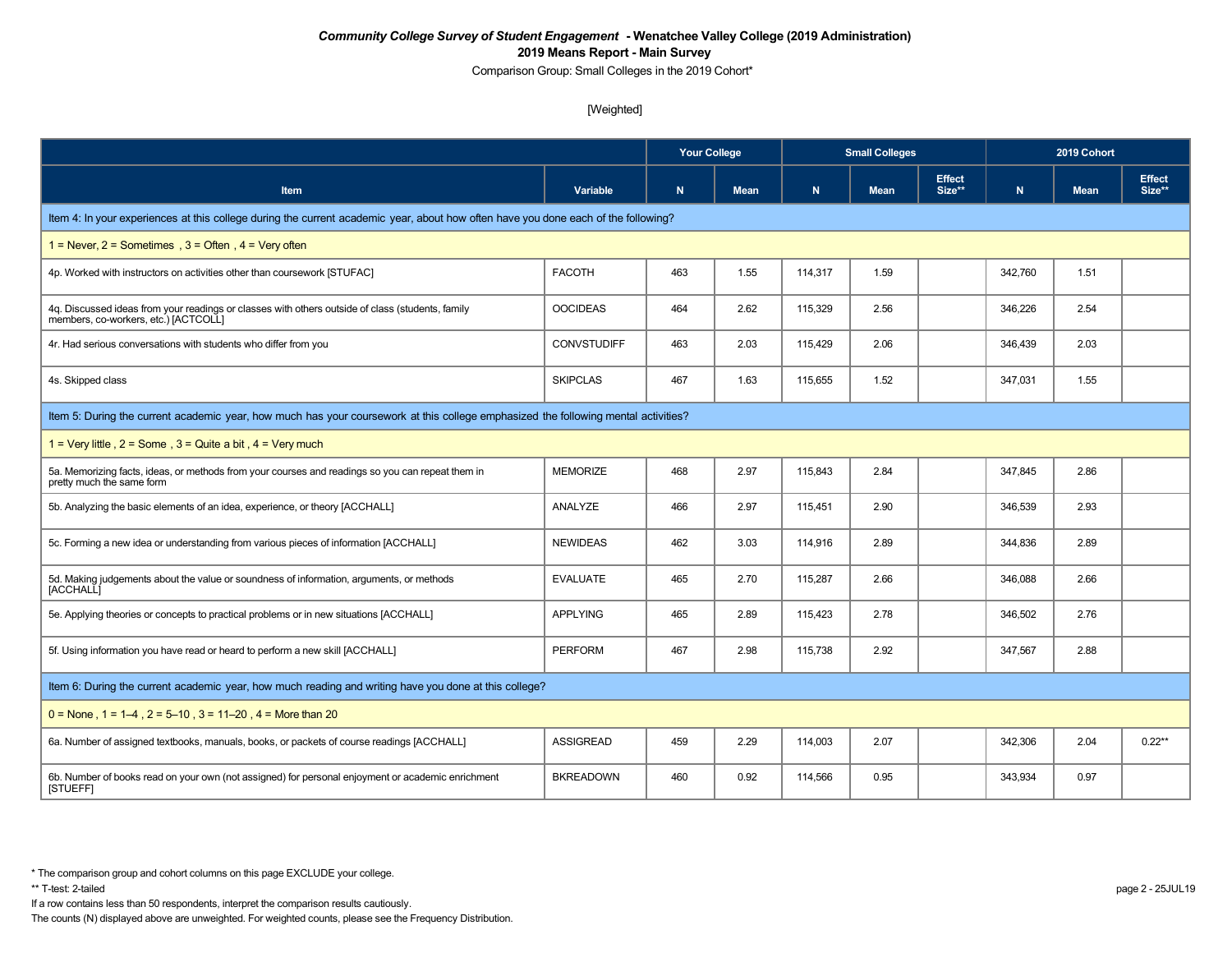Comparison Group: Small Colleges in the 2019 Cohort\*

### [Weighted]

|                                                                                                                                                                                        |                    | <b>Your College</b> |             | <b>Small Colleges</b> |             |                         | 2019 Cohort |             |                         |  |
|----------------------------------------------------------------------------------------------------------------------------------------------------------------------------------------|--------------------|---------------------|-------------|-----------------------|-------------|-------------------------|-------------|-------------|-------------------------|--|
| <b>Item</b>                                                                                                                                                                            | Variable           | N                   | <b>Mean</b> | N                     | <b>Mean</b> | <b>Effect</b><br>Size** | N           | <b>Mean</b> | <b>Effect</b><br>Size** |  |
| Item 6: During the current academic year, how much reading and writing have you done at this college?                                                                                  |                    |                     |             |                       |             |                         |             |             |                         |  |
| $0 =$ None, $1 = 1-4$ , $2 = 5-10$ , $3 = 11-20$ , $4 =$ More than 20                                                                                                                  |                    |                     |             |                       |             |                         |             |             |                         |  |
| 6c. Number of written papers or reports of any length [ACCHALL]                                                                                                                        | <b>NUMPAPRRPTS</b> | 463                 | 2.24        | 114,539               | 1.81        | $0.38**$                | 343,698     | 1.82        | $0.38**$                |  |
| Item 7                                                                                                                                                                                 |                    |                     |             |                       |             |                         |             |             |                         |  |
| 1 = Extremely easy, $2 = (2)$ , $3 = (3)$ , $4 = (4)$ , $5 = (5)$ , $6 = (6)$ , $7 =$ Extremely challenging                                                                            |                    |                     |             |                       |             |                         |             |             |                         |  |
| 7. Mark the response that best represents the extent to which your examinations during the current<br>academic year have challenged you to do your best work at this college [ACCHALL] | CHALNGXAM          | 446                 | 5.09        | 109,529               | 4.93        |                         | 328,034     | 4.89        |                         |  |
| Item 9: How much does this college emphasize the following?                                                                                                                            |                    |                     |             |                       |             |                         |             |             |                         |  |
| 1 = Very little, $2 =$ Some, $3 =$ Quite a bit, $4 =$ Very much                                                                                                                        |                    |                     |             |                       |             |                         |             |             |                         |  |
| 9a. Encouraging you to spend significant amounts of time studying [ACCHALL]                                                                                                            | <b>ENVSCHOL</b>    | 462                 | 3.12        | 114,878               | 3.04        |                         | 344,702     | 3.03        |                         |  |
| 9b. Providing the support you need to help you succeed at this college [SUPPORT]                                                                                                       | <b>ENVSUPRT</b>    | 459                 | 3.09        | 114.666               | 3.10        |                         | 343.905     | 3.07        |                         |  |
| 9c. Encouraging contact among students from different economic, social, and racial or ethnic<br>backgrounds [SUPPORT]                                                                  | <b>ENVDIVRS</b>    | 463                 | 2.80        | 114,409               | 2.66        |                         | 343,106     | 2.67        |                         |  |
| 9d. Helping you cope with your non-academic responsibilities (work, family, etc.) [SUPPORT]                                                                                            | <b>ENVNACAD</b>    | 462                 | 2.06        | 114,256               | 2.12        |                         | 342,640     | 2.06        |                         |  |
| 9e. Providing the support you need to thrive socially [SUPPORT]                                                                                                                        | <b>ENVSOCAL</b>    | 459                 | 2.22        | 114,331               | 2.33        |                         | 342,746     | 2.26        |                         |  |
| 9f. Providing the financial support you need to afford your education [SUPPORT]                                                                                                        | <b>FINSUPP</b>     | 460                 | 2.65        | 114,371               | 2.65        |                         | 342,904     | 2.58        |                         |  |
| Item 10: About how many hours do you spend in a typical 7-day week doing each of the following?                                                                                        |                    |                     |             |                       |             |                         |             |             |                         |  |
| $0 =$ None, 1 = 1–5, 2 = 6–10, 3 = 11–20, 4 = 21–30, 5 = More than 30                                                                                                                  |                    |                     |             |                       |             |                         |             |             |                         |  |
| 10a. Preparing for class (studying, reading, writing, rehearsing, doing homework, etc.) [STUEFF]                                                                                       | ACADPR01           | 463                 | 2.37        | 114,567               | 2.00        | $0.32**$                | 343,693     | 2.00        | $0.34**$                |  |
| 10b. Working for pay                                                                                                                                                                   | <b>PAYWORK</b>     | 460                 | 2.43        | 113,996               | 2.77        |                         | 341.857     | 2.87        | $-0.23**$               |  |

If a row contains less than 50 respondents, interpret the comparison results cautiously.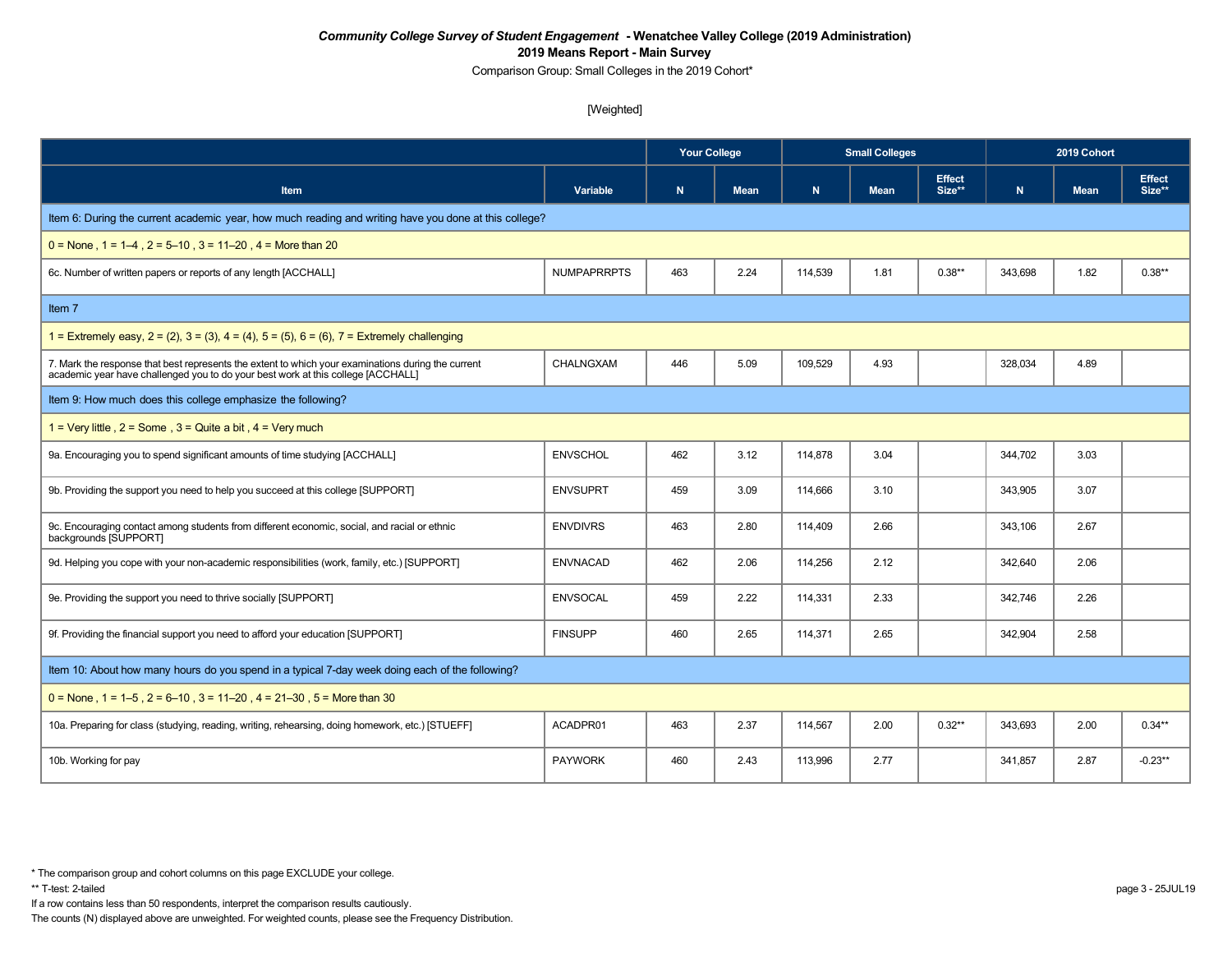Comparison Group: Small Colleges in the 2019 Cohort\*

### [Weighted]

|                                                                                                                                               |                   | <b>Your College</b> |             | <b>Small Colleges</b> |             |                         | 2019 Cohort |             |                         |  |
|-----------------------------------------------------------------------------------------------------------------------------------------------|-------------------|---------------------|-------------|-----------------------|-------------|-------------------------|-------------|-------------|-------------------------|--|
| <b>Item</b>                                                                                                                                   | Variable          | N                   | <b>Mean</b> | N                     | <b>Mean</b> | <b>Effect</b><br>Size** | N           | <b>Mean</b> | <b>Effect</b><br>Size** |  |
| Item 10: About how many hours do you spend in a typical 7-day week doing each of the following?                                               |                   |                     |             |                       |             |                         |             |             |                         |  |
| $0 =$ None, 1 = 1–5, 2 = 6–10, 3 = 11–20, 4 = 21–30, 5 = More than 30                                                                         |                   |                     |             |                       |             |                         |             |             |                         |  |
| 10c. Participating in college-sponsored activities (organizations, campus publications, student<br>government, intramural sports, etc.)       | <b>PARTICXCUR</b> | 461                 | 0.42        | 114,361               | 0.41        |                         | 342,951     | 0.34        |                         |  |
| 10d. Providing care for dependents living with you (parents, children, spouse, etc.)                                                          | CAREDE01          | 460                 | 1.42        | 113,847               | 1.66        |                         | 341,349     | 1.51        |                         |  |
| 10e. Commuting to and from classes                                                                                                            | <b>COMMUTE</b>    | 462                 | 1.38        | 114,262               | 1.35        |                         | 342,531     | 1.34        |                         |  |
| Item 11: How much has your experience at this college contributed to your knowledge, skills, and personal development in the following areas? |                   |                     |             |                       |             |                         |             |             |                         |  |
| 1 = Very little, $2 =$ Some, $3 =$ Quite a bit, $4 =$ Very much                                                                               |                   |                     |             |                       |             |                         |             |             |                         |  |
| 11a. Acquiring job- or work-related knowledge and skills                                                                                      | <b>GNWORK</b>     | 461                 | 2.65        | 114,406               | 2.64        |                         | 342,875     | 2.50        |                         |  |
| 11b. Writing clearly and effectively                                                                                                          | <b>GNWRITE</b>    | 461                 | 2.86        | 114,488               | 2.73        |                         | 343,329     | 2.73        |                         |  |
| 11c. Speaking clearly and effectively                                                                                                         | <b>GNSPEAK</b>    | 462                 | 2.74        | 114,363               | 2.68        |                         | 342,928     | 2.67        |                         |  |
| 11d. Thinking critically and analytically                                                                                                     | <b>GNANALY</b>    | 464                 | 3.03        | 114,330               | 2.98        |                         | 342,745     | 2.96        |                         |  |
| 11e. Solving numerical problems                                                                                                               | <b>GNSOLVE</b>    | 463                 | 2.71        | 114,376               | 2.65        |                         | 342,865     | 2.63        |                         |  |
| 11f. Working effectively with others                                                                                                          | <b>GNOTHERS</b>   | 462                 | 2.85        | 114,351               | 2.85        |                         | 342,780     | 2.81        |                         |  |
| 11g. Learning effectively on your own                                                                                                         | <b>GNINQ</b>      | 462                 | 3.01        | 114,338               | 3.00        |                         | 342,809     | 2.96        |                         |  |
| 11h. Developing clearer career goals                                                                                                          | <b>GNCARGOAL</b>  | 461                 | 2.70        | 114,276               | 2.79        |                         | 342,631     | 2.72        |                         |  |
| 11i. Gaining information about career opportunities                                                                                           | <b>GNGAINCAR</b>  | 461                 | 2.63        | 114,456               | 2.68        |                         | 343,184     | 2.58        |                         |  |

If a row contains less than 50 respondents, interpret the comparison results cautiously.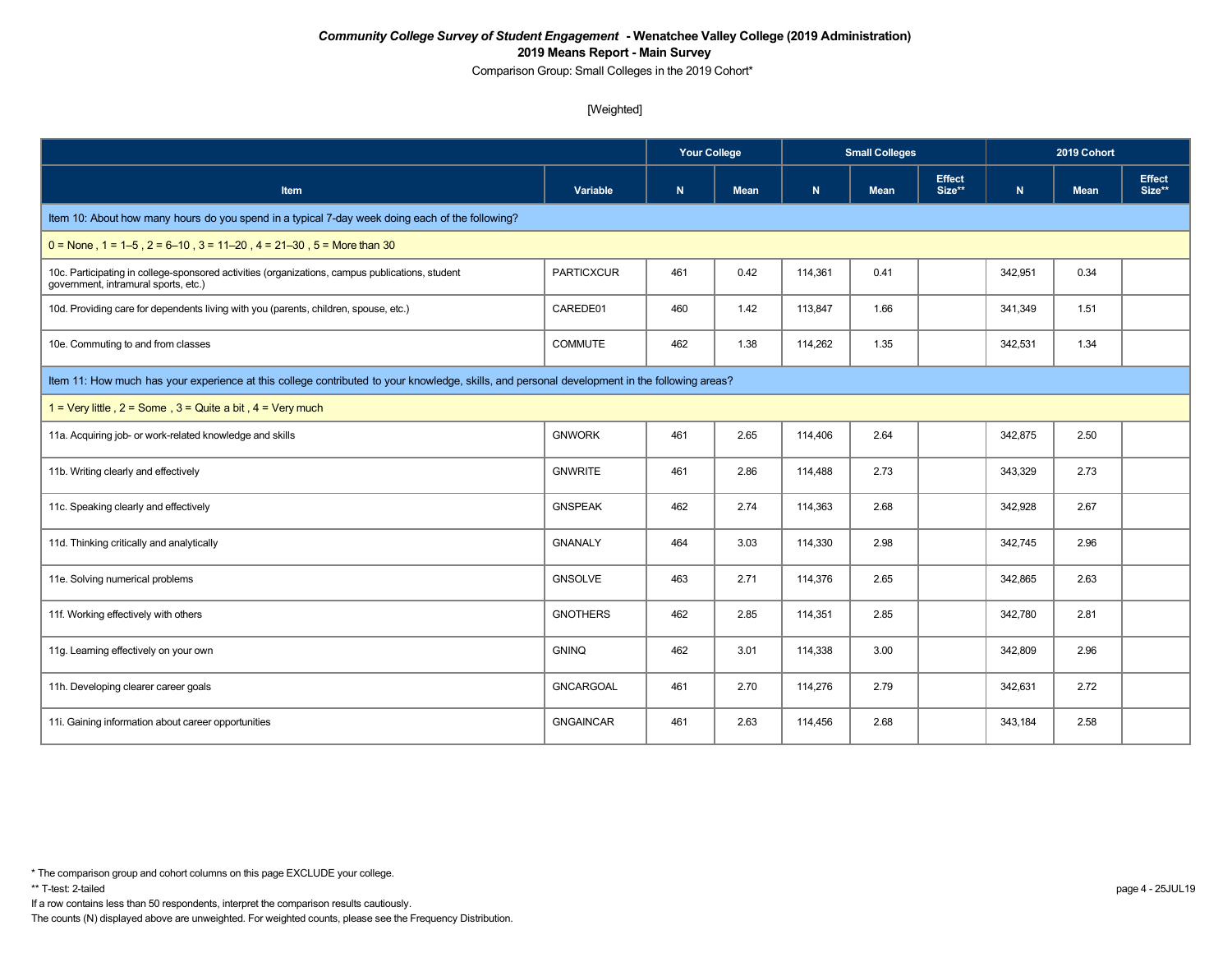Comparison Group: Small Colleges in the 2019 Cohort\*

[Weighted]

|                                                                                             |                     |             | <b>Your College</b> |         | <b>Small Colleges</b> |                         |           | 2019 Cohort |                         |  |
|---------------------------------------------------------------------------------------------|---------------------|-------------|---------------------|---------|-----------------------|-------------------------|-----------|-------------|-------------------------|--|
| <b>Item</b>                                                                                 | Variable            | $\mathbf N$ | <b>Mean</b>         | N       | <b>Mean</b>           | <b>Effect</b><br>Size** | ${\bf N}$ | <b>Mean</b> | <b>Effect</b><br>Size** |  |
| Item 12.1: How often have you used the following services during the current academic year? |                     |             |                     |         |                       |                         |           |             |                         |  |
| $0 =$ Never, 1 = 1 time, 2 = 2–4 times, 3 = 5 or more times                                 |                     |             |                     |         |                       |                         |           |             |                         |  |
| 12.1a. Academic advising/planning [SUPPORT]                                                 | <b>FREQACAD</b>     | 451         | 1.54                | 112,395 | 1.63                  |                         | 337,421   | 1.58        |                         |  |
| 12.1b. Career counseling [SUPPORT]                                                          | FREQCACOU           | 449         | 0.55                | 111,877 | 0.60                  |                         | 335,727   | 0.61        |                         |  |
| 12.1c. Job placement assistance                                                             | <b>FREQJOBPL</b>    | 447         | 0.20                | 111,132 | 0.24                  |                         | 333,487   | 0.19        |                         |  |
| 12.1d. Peer or other tutoring [STUEFF]                                                      | <b>FREQTUTOR</b>    | 445         | 0.79                | 111,094 | 0.73                  |                         | 333,040   | 0.74        |                         |  |
| 12.1e. Skill labs (writing, math, etc.) [STUEFF]                                            | <b>FREQLAB</b>      | 445         | 0.95                | 110,883 | 0.99                  |                         | 332,482   | 0.92        |                         |  |
| 12.1f. Child care                                                                           | <b>FREQCHLD</b>     | 448         | 0.06                | 110,812 | 0.14                  |                         | 332,293   | 0.11        |                         |  |
| 12.1g. Financial aid advising                                                               | <b>FREQFAADV</b>    | 448         | 1.13                | 111,069 | 1.19                  |                         | 333,139   | 1.08        |                         |  |
| 12.1h. Computer lab [STUEFF]                                                                | <b>FREQCOMLB</b>    | 445         | 1.75                | 111,007 | 1.53                  |                         | 332,795   | 1.45        | $0.24**$                |  |
| 12.1i. Student organizations                                                                | <b>FREQSTORG</b>    | 446         | 0.54                | 110,621 | 0.53                  |                         | 331,610   | 0.44        |                         |  |
| 12.1j. Transfer advising/planning                                                           | <b>FREQTRADV</b>    | 439         | 0.61                | 109,798 | 0.57                  |                         | 329,011   | 0.61        |                         |  |
| 12.1k. Library resources and services                                                       | <b>FREQLIB</b>      | 447         | 1.92                | 110,848 | 1.52                  | $0.34**$                | 332,375   | 1.54        | $0.32**$                |  |
| 12.1l. Services for students with disabilities                                              | <b>FREQDISABSVC</b> | 450         | 0.18                | 111,474 | 0.20                  |                         | 334,206   | 0.19        |                         |  |
| 12.1m. Services for active military and veterans                                            | <b>FREQMILSVCS</b>  | 449         | 0.08                | 111,427 | 0.15                  |                         | 334,043   | 0.14        |                         |  |
| Item 12.2: How satisfied are you with the services?                                         |                     |             |                     |         |                       |                         |           |             |                         |  |
| $0 = Not at all$ , $1 = Somewhat$ , $2 = Very$                                              |                     |             |                     |         |                       |                         |           |             |                         |  |
| 12.2a. Academic advising/planning                                                           | <b>SATACAD</b>      | 377         | 1.32                | 96,885  | 1.43                  |                         | 286,966   | 1.38        |                         |  |

If a row contains less than 50 respondents, interpret the comparison results cautiously.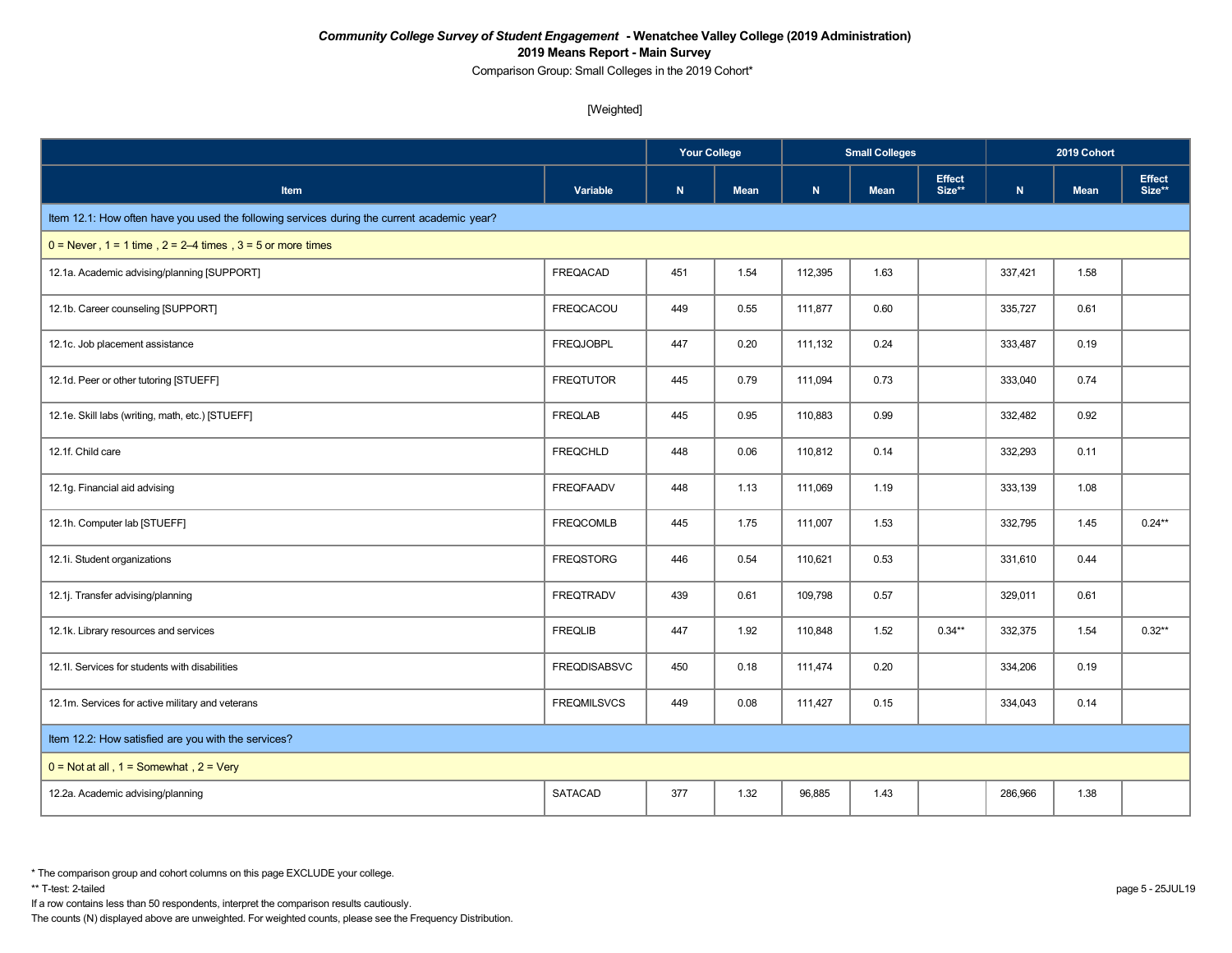Comparison Group: Small Colleges in the 2019 Cohort\*

[Weighted]

|                                                                   |                    | <b>Your College</b> |             | <b>Small Colleges</b> |             |                         | 2019 Cohort |             |                         |
|-------------------------------------------------------------------|--------------------|---------------------|-------------|-----------------------|-------------|-------------------------|-------------|-------------|-------------------------|
| Item                                                              | Variable           | ${\bf N}$           | <b>Mean</b> | N                     | <b>Mean</b> | <b>Effect</b><br>Size** | ${\bf N}$   | <b>Mean</b> | <b>Effect</b><br>Size** |
| Item 12.2: How satisfied are you with the services?               |                    |                     |             |                       |             |                         |             |             |                         |
| $0 = Not at all$ , $1 = Somewhat$ , $2 = Very$                    |                    |                     |             |                       |             |                         |             |             |                         |
| 12.2b. Career counseling                                          | SATCACOU           | 193                 | 1.20        | 49,657                | 1.25        |                         | 144,879     | 1.24        |                         |
| 12.2c. Job placement assistance                                   | <b>SATJOBPL</b>    | 94                  | 1.05        | 29,817                | 1.02        |                         | 75,990      | 0.97        |                         |
| 12.2d. Peer or other tutoring                                     | <b>SATTUTOR</b>    | 205                 | 1.27        | 49,956                | 1.35        |                         | 147,607     | 1.36        |                         |
| 12.2e. Skill labs (writing, math, etc.)                           | <b>SATLAB</b>      | 222                 | 1.41        | 56,157                | 1.39        |                         | 159,155     | 1.39        |                         |
| 12.2f. Child care                                                 | <b>SATCHLD</b>     | 46                  | 0.78        | 18,275                | 0.97        |                         | 46,921      | 0.93        |                         |
| 12.2g. Financial aid advising                                     | SATFAADV           | 285                 | 1.35        | 75,398                | 1.40        |                         | 207,039     | 1.36        |                         |
| 12.2h. Computer lab                                               | <b>SATCOMLB</b>    | 342                 | 1.53        | 76,778                | 1.56        |                         | 219,877     | 1.56        |                         |
| 12.2i. Student organizations                                      | <b>SATSTORG</b>    | 159                 | 1.13        | 42,164                | 1.22        |                         | 110,176     | 1.19        |                         |
| 12.2j. Transfer advising/planning                                 | <b>SATTRADV</b>    | 190                 | 1.29        | 47,700                | 1.27        |                         | 147,644     | 1.26        |                         |
| 12.2k. Library resources and services                             | <b>SATLIB</b>      | 362                 | 1.68        | 80,781                | 1.56        | $0.20**$                | 242,365     | 1.57        |                         |
| 12.2l. Services for students with disabilities                    | <b>SATDISABSVC</b> | 71                  | 1.27        | 21,455                | 1.17        |                         | 58,872      | 1.18        |                         |
| 12.2m. Services for active military and veterans                  | <b>SATMILSVCS</b>  | 55                  | 1.05        | 20,235                | 1.08        |                         | 55,545      | 1.08        |                         |
| Item 12.3: How important are the services to you at this college? |                    |                     |             |                       |             |                         |             |             |                         |
| 1 = Not at all, $2 =$ Somewhat, $3 =$ Very                        |                    |                     |             |                       |             |                         |             |             |                         |
| 12.3a. Academic advising/planning                                 | <b>IMPACAD</b>     | 445                 | 2.52        | 108,786               | 2.62        |                         | 326,009     | 2.62        |                         |

If a row contains less than 50 respondents, interpret the comparison results cautiously.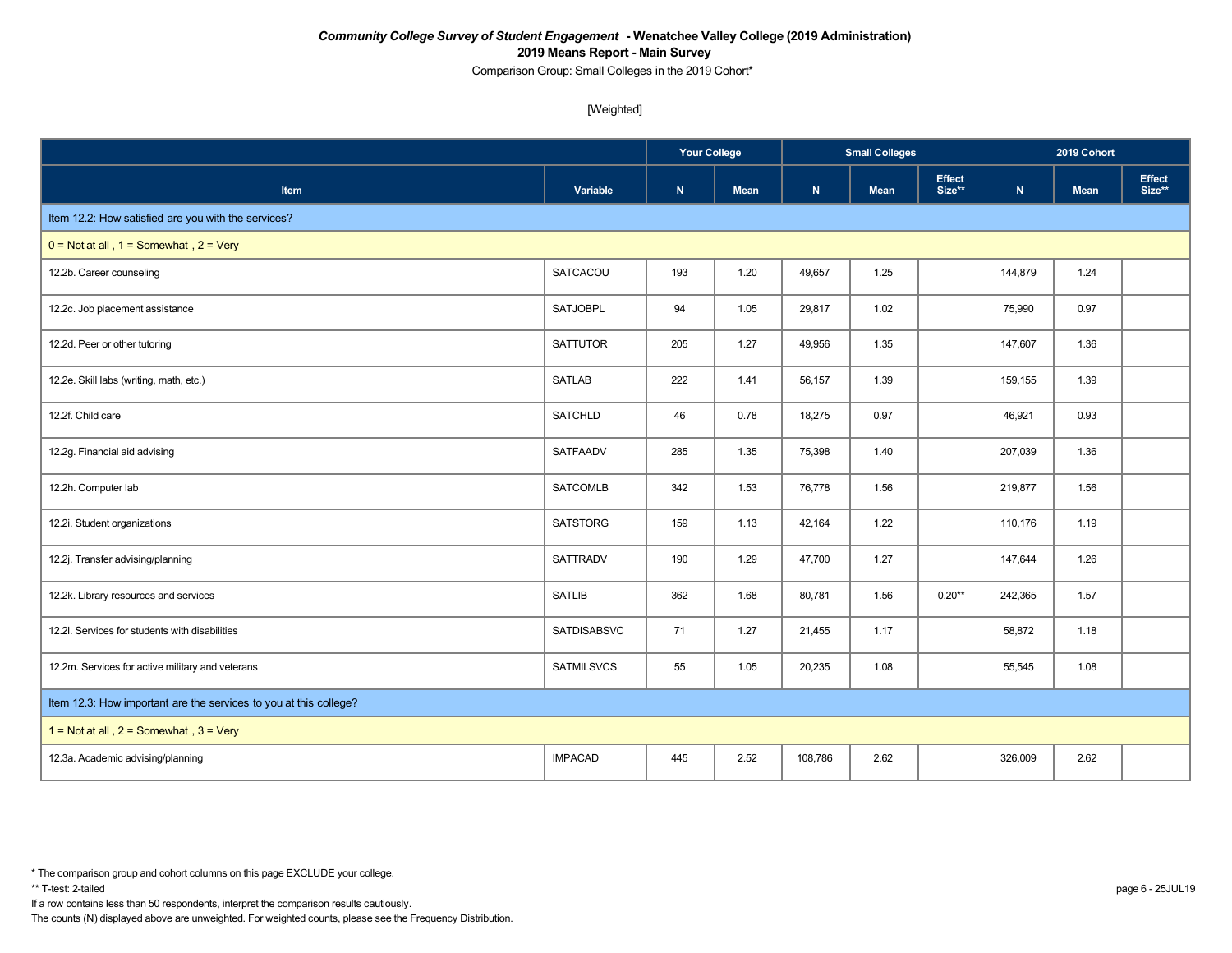Comparison Group: Small Colleges in the 2019 Cohort\*

[Weighted]

|                                                                                                                                                                                                      |                    | <b>Your College</b> |             |         | <b>Small Colleges</b> |                         | 2019 Cohort |             |                         |
|------------------------------------------------------------------------------------------------------------------------------------------------------------------------------------------------------|--------------------|---------------------|-------------|---------|-----------------------|-------------------------|-------------|-------------|-------------------------|
| Item                                                                                                                                                                                                 | Variable           | $\mathbf N$         | <b>Mean</b> | N       | <b>Mean</b>           | <b>Effect</b><br>Size** | ${\bf N}$   | <b>Mean</b> | <b>Effect</b><br>Size** |
| Item 12.3: How important are the services to you at this college?                                                                                                                                    |                    |                     |             |         |                       |                         |             |             |                         |
| 1 = Not at all, $2 =$ Somewhat, $3 =$ Very                                                                                                                                                           |                    |                     |             |         |                       |                         |             |             |                         |
| 12.3b. Career counseling                                                                                                                                                                             | <b>IMPCACOU</b>    | 432                 | 2.20        | 106,590 | 2.24                  |                         | 318,898     | 2.27        |                         |
| 12.3c. Job placement assistance                                                                                                                                                                      | <b>IMPJOBPL</b>    | 429                 | 1.96        | 105,371 | 2.03                  |                         | 314,322     | 2.02        |                         |
| 12.3d. Peer or other tutoring                                                                                                                                                                        | <b>IMPTUTOR</b>    | 428                 | 2.15        | 105,533 | 2.16                  |                         | 315,240     | 2.17        |                         |
| 12.3e. Skill labs (writing, math, etc.)                                                                                                                                                              | <b>IMPLAB</b>      | 433                 | 2.21        | 105,141 | 2.19                  |                         | 314,001     | 2.19        |                         |
| 12.3f. Child care                                                                                                                                                                                    | <b>IMPCHLD</b>     | 426                 | 1.77        | 104,086 | 1.80                  |                         | 310,709     | 1.78        |                         |
| 12.3g. Financial aid advising                                                                                                                                                                        | <b>IMPFAADV</b>    | 437                 | 2.56        | 105,939 | 2.49                  |                         | 316,137     | 2.45        |                         |
| 12.3h. Computer lab                                                                                                                                                                                  | <b>IMPCOMLB</b>    | 434                 | 2.44        | 105,815 | 2.36                  |                         | 315,983     | 2.35        |                         |
| 12.3i. Student organizations                                                                                                                                                                         | <b>IMPSTORG</b>    | 422                 | 1.87        | 104,486 | 1.91                  |                         | 311,440     | 1.89        |                         |
| 12.3j. Transfer advising/planning                                                                                                                                                                    | <b>IMPTRADV</b>    | 416                 | 2.22        | 103,823 | 2.17                  |                         | 310,205     | 2.23        |                         |
| 12.3k. Library resources and services                                                                                                                                                                | <b>IMPLIB</b>      | 431                 | 2.62        | 106,066 | 2.43                  | $0.26**$                | 317,146     | 2.45        | $0.23**$                |
| 12.3I. Services for students with disabilities                                                                                                                                                       | <b>IMPDISABSVC</b> | 425                 | 2.11        | 105,386 | 2.07                  |                         | 314,509     | 2.06        |                         |
| 12.3m. Services for active military and veterans                                                                                                                                                     | <b>IMPMILSVCS</b>  | 424                 | 1.92        | 105,380 | 2.01                  |                         | 314,432     | 1.98        |                         |
| Item 22                                                                                                                                                                                              |                    |                     |             |         |                       |                         |             |             |                         |
| $0 =$ Never, 1 = Less than 1 time a week, 2 = 1–2 times a week, 3 = 3–4 times a week, 4 = More than 4 times a week                                                                                   |                    |                     |             |         |                       |                         |             |             |                         |
| 22. During the current academic year at this college, I have participated in supplemental<br>instruction/supplemental learning (extra class sessions with the instructor or an experienced student). | <b>PARTICSI</b>    | 456                 | 0.37        | 113,599 | 0.38                  |                         | 339,869     | 0.36        |                         |

\* The comparison group and cohort columns on this page EXCLUDE your college.

If a row contains less than 50 respondents, interpret the comparison results cautiously.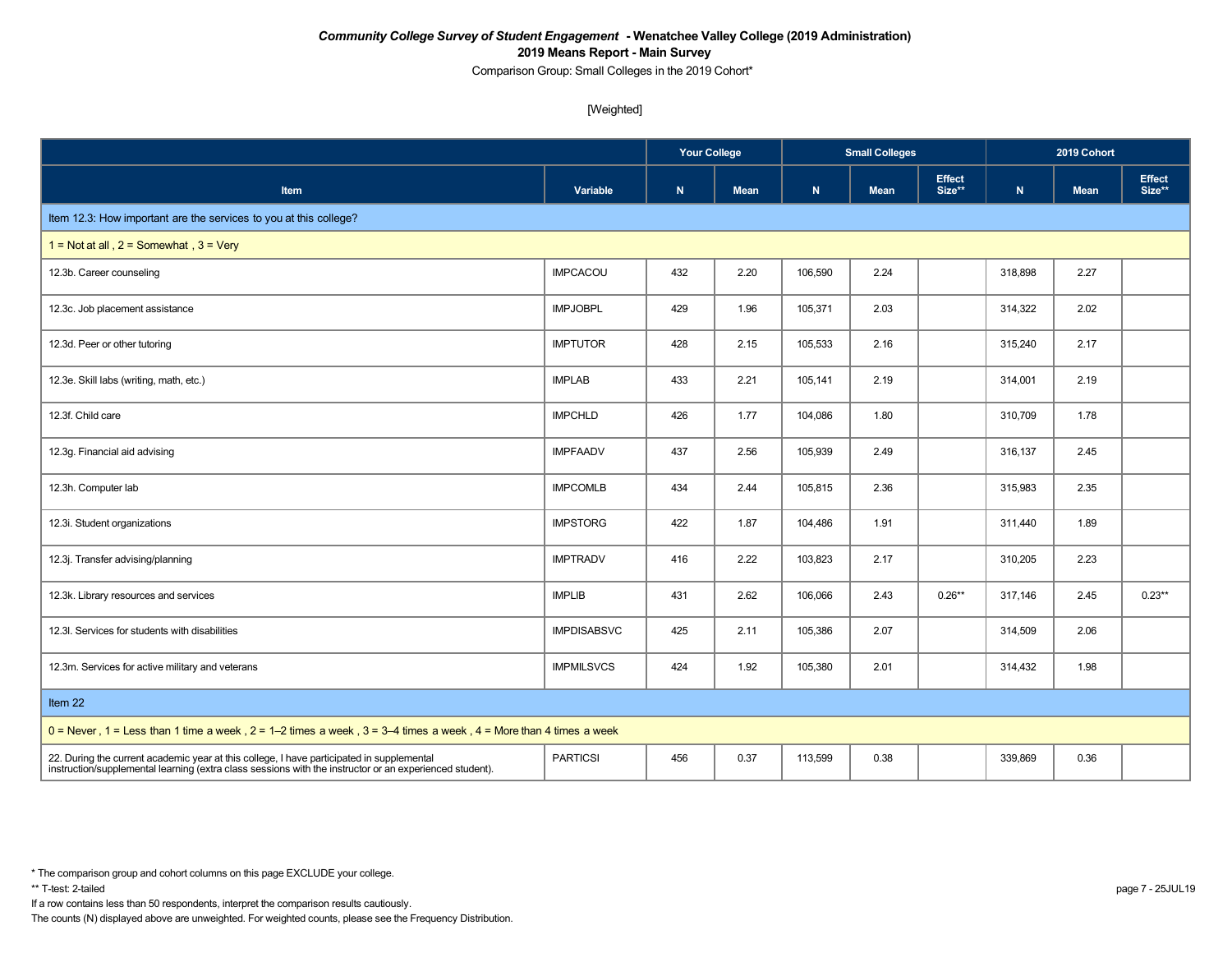Comparison Group: Small Colleges in the 2019 Cohort\*

[Weighted]

|                                                                                                                  |                 | <b>Your College</b> |             | <b>Small Colleges</b> |             |                         | 2019 Cohort |      |                         |  |  |
|------------------------------------------------------------------------------------------------------------------|-----------------|---------------------|-------------|-----------------------|-------------|-------------------------|-------------|------|-------------------------|--|--|
| Item                                                                                                             | Variable        | ${\bf N}$           | <b>Mean</b> | $\mathbf{N}$          | <b>Mean</b> | <b>Effect</b><br>Size** | ${\bf N}$   | Mean | <b>Effect</b><br>Size** |  |  |
| Item 23: How likely is it that the following issues would cause you to withdraw from class or from this college? |                 |                     |             |                       |             |                         |             |      |                         |  |  |
| 1 = Not likely, $2 =$ Somewhat likely, $3 =$ Likely, $4 =$ Very likely                                           |                 |                     |             |                       |             |                         |             |      |                         |  |  |
| 23a. Working full-time                                                                                           | <b>WRKFULL</b>  | 456                 | 2.36        | 113,129               | 2.16        |                         | 338,378     | 2.21 |                         |  |  |
| 23b. Caring for dependents                                                                                       | CAREDEP         | 452                 | 2.02        | 112,694               | 1.89        |                         | 336,805     | 1.89 |                         |  |  |
| 23c. Academically unprepared                                                                                     | <b>ACADUNP</b>  | 451                 | 1.79        | 112,097               | 1.70        |                         | 335,048     | 1.74 |                         |  |  |
| 23d. Lack of finances                                                                                            | <b>LACKFIN</b>  | 455                 | 2.80        | 112,609               | 2.37        | $0.36**$                | 336,628     | 2.40 | $0.34**$                |  |  |
| 23e. Transfer to a 4-year college or university                                                                  | <b>TRANSFER</b> | 451                 | 2.20        | 112,721               | 2.09        |                         | 337,033     | 2.25 |                         |  |  |
| Item 24                                                                                                          |                 |                     |             |                       |             |                         |             |      |                         |  |  |
| 1 = Not very, $2 =$ Somewhat, $3 =$ Quite a bit, $4 =$ Extremely                                                 |                 |                     |             |                       |             |                         |             |      |                         |  |  |
| 24. How supportive are your friends of your attending this college?                                              | <b>FRNDSUPP</b> | 456                 | 3.42        | 113,450               | 3.32        |                         | 339,528     | 3.29 |                         |  |  |
| Item 25                                                                                                          |                 |                     |             |                       |             |                         |             |      |                         |  |  |
| $1 = Not very$ , $2 = Somewhat$ , $3 = Quite$ a bit, $4 = Extremely$                                             |                 |                     |             |                       |             |                         |             |      |                         |  |  |
| 25. How supportive is your immediate family of your attending this college?                                      | <b>FAMSUPP</b>  | 457                 | 3.64        | 113,482               | 3.56        |                         | 339,637     | 3.53 |                         |  |  |
| Item 29                                                                                                          |                 |                     |             |                       |             |                         |             |      |                         |  |  |
| $1 = D$ or lower, $2 = C$ , $3 = B$ , $4 = A$                                                                    |                 |                     |             |                       |             |                         |             |      |                         |  |  |
| 29. At this college, in what range is your overall college grade point average (GPA)?                            | COLGPA          | 446                 | 3.02        | 109,281               | 3.08        |                         | 325,396     | 3.05 |                         |  |  |

If a row contains less than 50 respondents, interpret the comparison results cautiously.